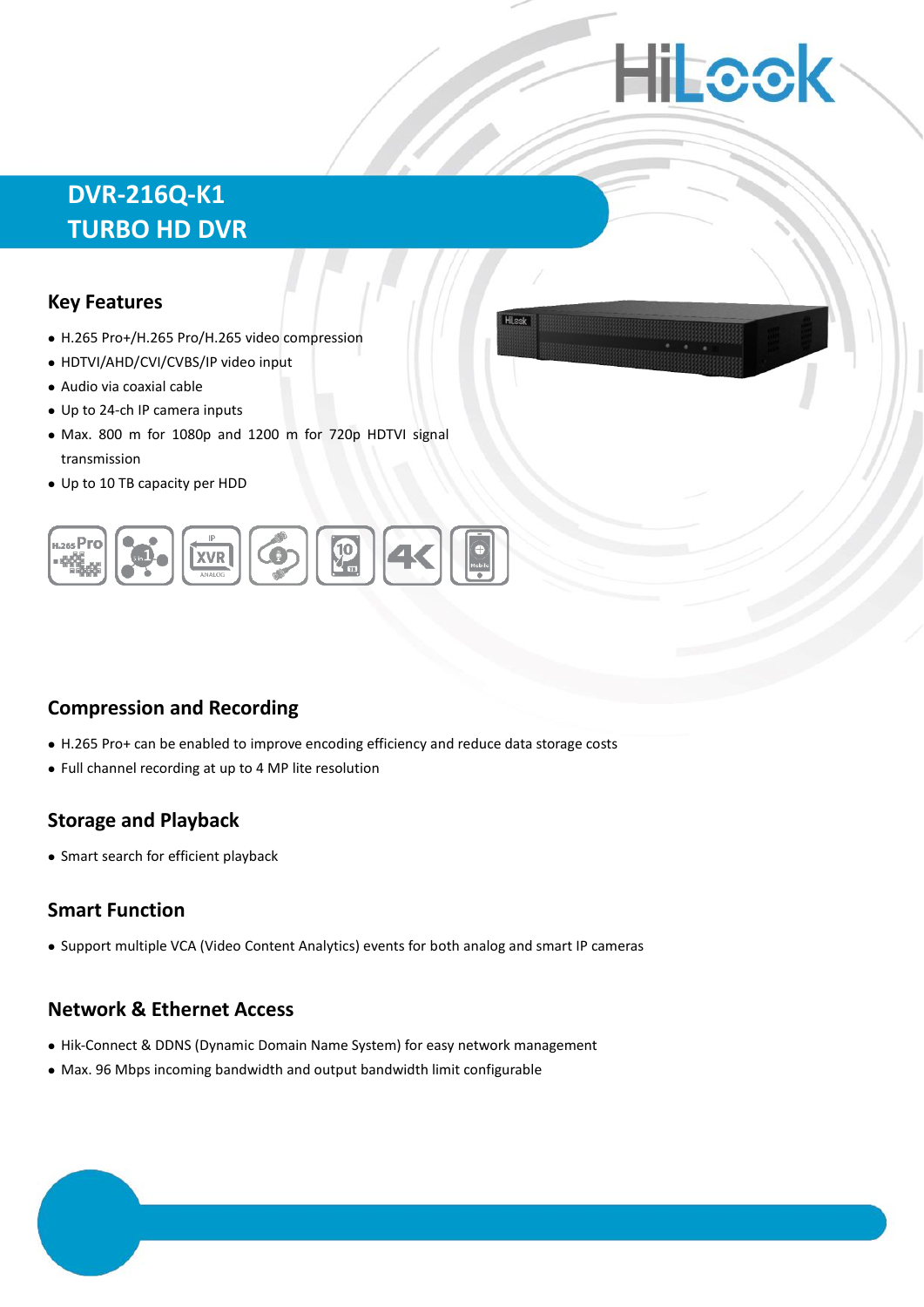

# **Specification**

| <b>Model</b>                | <b>DVR-216Q-K1</b>                                                            |  |
|-----------------------------|-------------------------------------------------------------------------------|--|
| <b>Recording</b>            |                                                                               |  |
| <b>Video compression</b>    | H.265 Pro+/H.265 Pro/H.265/H.264+/H.264                                       |  |
| <b>Encoding resolution</b>  | When 1080p lite mode is not enabled:                                          |  |
|                             | 4 MP lite/1080p/720p/VGA/WD1/4CIF/CIF                                         |  |
|                             | When 1080p lite mode is enabled:                                              |  |
|                             | 4 MP lite/3 MP/1080p lite/720p lite/VGA/WD1/4CIF/CIF                          |  |
| Frame rate                  | Main stream:                                                                  |  |
|                             | When 1080p Lite mode is not enabled:                                          |  |
|                             | 4 MP lite/1080p@15 fps; 720p/VGA/WD1/4CIF/CIF@25 fps (P)/30 fps (N)           |  |
|                             | When 1080p Lite mode is enabled:                                              |  |
|                             | 4 MP lite@15 fps; 1080p lite/720p lite/VGA/WD1/4CIF/CIF@25 fps (P)/30 fps (N) |  |
|                             | Sub-stream:                                                                   |  |
|                             | WD1/4CIF@12 fps; CIF@25 fps (P)/30 fps (N)                                    |  |
| Video bit rate              | 32 Kbps to 10 Mbps                                                            |  |
| Dual stream                 | Support                                                                       |  |
| <b>Stream type</b>          | Video, Video & Audio                                                          |  |
| <b>Audio compression</b>    | G.711u                                                                        |  |
| Audio bit rate              | 64 Kbps                                                                       |  |
| <b>Video and Audio</b>      |                                                                               |  |
| IP video input <sup>1</sup> | 2-ch (up to $18$ -ch)                                                         |  |
|                             | Enhanced IP mode on:                                                          |  |
|                             | 8-ch (up to 24-ch), each up to 4 Mbps                                         |  |
|                             | Up to 6 MP resolution                                                         |  |
|                             | Support H.265+/H.265/H.264+/H.264 IP cameras                                  |  |
| Analog video input          | $16$ -ch                                                                      |  |
|                             | BNC interface (1.0 Vp-p, 75 $\Omega$ ), supporting coaxitron connection       |  |
| <b>HDTVI input</b>          | 3K@20 fps, 4 MP@30 fps, 4 MP@25 fps, 1080p@30 fps, 1080p@25 fps, 720p@60 fps, |  |
|                             | 720p@50 fps, 720p@30 fps, 720p@25 fps                                         |  |
| <b>AHD input</b>            | 4 MP@25 fps, 4 MP@30 fps, 1080p@25 fps, 1080p@30 fps, 720p@25 fps, 720p@30    |  |
|                             | fps                                                                           |  |
| <b>HDCVI input</b>          | 4 MP@25 fps, 4 MP@30 fps, 1080p@25 fps, 1080p@30 fps, 720p@25 fps, 720p@30    |  |
|                             | fps                                                                           |  |
| <b>CVBS input</b>           | PAL/NTSC                                                                      |  |
| <b>CVBS output</b>          | N/A                                                                           |  |
| <b>VGA output</b>           | 1-ch, 1920 × 1080/60Hz, 1280 × 1024/60Hz, 1280 × 720/60Hz                     |  |
| <b>HDMI</b> output          | 1-ch, 4K (3840 × 2160)/30Hz, 2K (2560 × 1440)/60Hz, 1920 × 1080/60Hz, 1280 ×  |  |
|                             | 1024/60Hz, 1280 × 720/60Hz, 1024 × 768/60Hz                                   |  |
| Video output mode           | HDMI and VGA simultaneous output                                              |  |
| Audio input                 | 1-ch, RCA (2.0 Vp-p, 1 KΩ)                                                    |  |
|                             | 16-ch via coaxial cable                                                       |  |
| Audio output                | 1-ch, RCA (Linear, 1 KΩ)                                                      |  |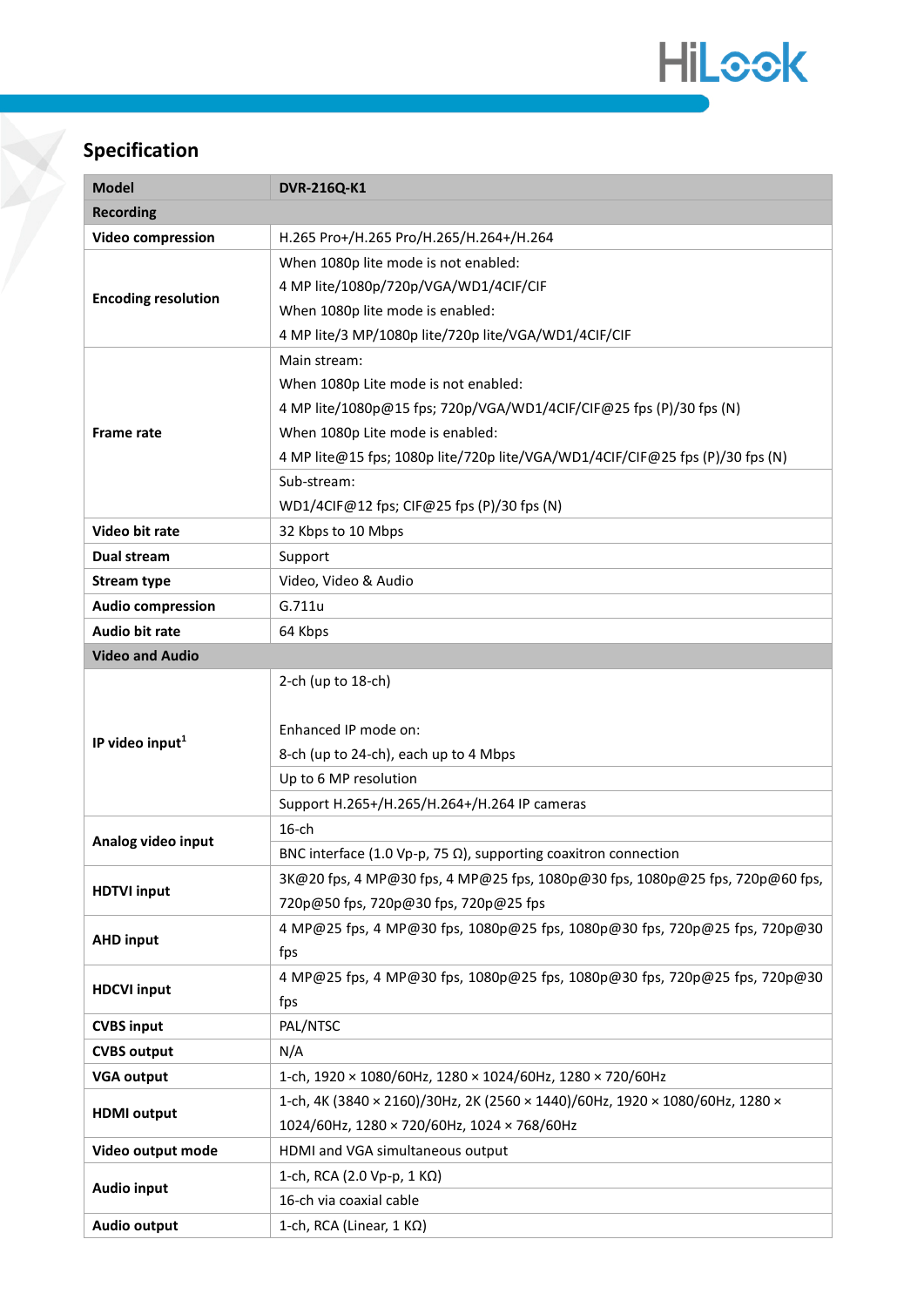# HiLook

| Two-way audio                       | 1-ch, RCA (2.0 Vp-p, 1 K $\Omega$ ) (using the first audio input)                 |
|-------------------------------------|-----------------------------------------------------------------------------------|
| Synchronous playback                | $16$ -ch                                                                          |
| <b>Network</b>                      |                                                                                   |
| <b>Total bandwidth</b>              | 128 Mbps                                                                          |
| <b>Incoming bandwidth</b>           | 96 Mbps                                                                           |
| (Enhanced IP mode)                  |                                                                                   |
| <b>Remote connection</b>            | 128                                                                               |
| Network protocol                    | TCP/IP, PPPoE, DHCP, Hik-Connect, DNS, DDNS, NTP, SADP, NFS, iSCSI, UPnP™, HTTPS, |
|                                     | <b>ONVIF</b>                                                                      |
| <b>Network interface</b>            | 1, RJ45 10M/100M/1000M self-adaptive Ethernet interface                           |
| <b>Auxiliary interface</b>          |                                                                                   |
| <b>SATA</b>                         | 1 SATA interface                                                                  |
| Capacity                            | Up to 10 TB capacity for each disk                                                |
| <b>Serial interface</b>             | N/A                                                                               |
| <b>USB</b> interface                | Rear panel: 2 × USB 2.0                                                           |
| Alarm in/out                        | N/A                                                                               |
| General                             |                                                                                   |
| Power supply                        | 12 VDC, 1.9 A                                                                     |
| <b>Consumption (without</b>         | $\leq 20$ W                                                                       |
| HDD)                                |                                                                                   |
| <b>Working temperature</b>          | -10 °C to +55 °C (+14 °F to +131 °F)                                              |
| <b>Working humidity</b>             | 10% to 90%                                                                        |
| Dimension ( $W \times D \times H$ ) | $265 \times 225 \times 48$ mm (10.4 $\times$ 8.9 $\times$ 1.9 inch)               |
| <b>Weight (without HDD)</b>         | ≤ 1.2 kg (2.6 lb.)                                                                |

#### *Note:*

1: Enhanced IP mode might be conflicted with smart events (perimeter protection) or other functions, please refer to the user manual for details.